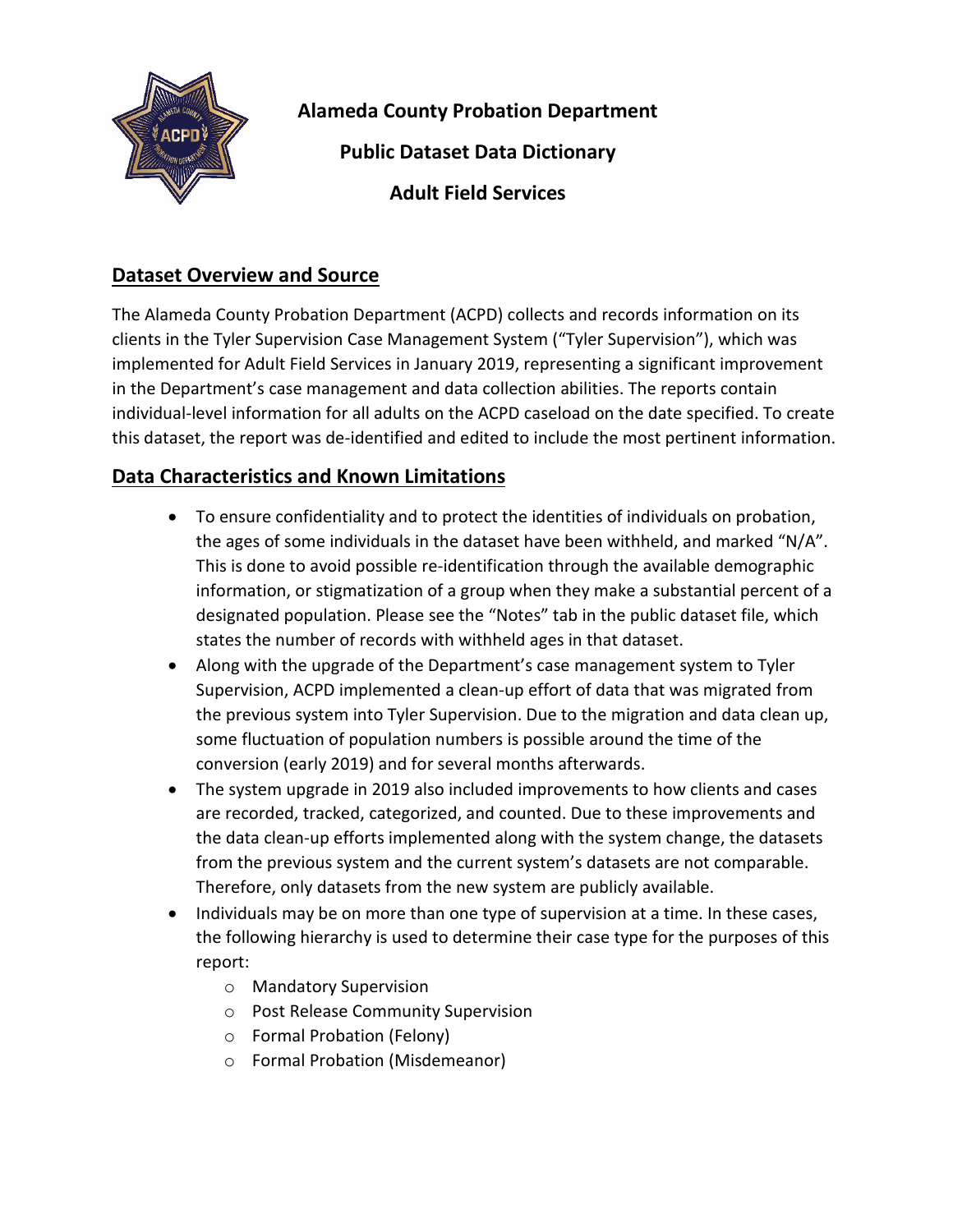- The dataset includes all individuals with an open supervision case, including those in revoked status or with an outstanding warrant.
- The Department's previous data system had no built-in verification for address, city, or zip code. Therefore, address entries were subject to human error or allowed to be left blank. With the upgrade to Tyler Supervision, incorrectly entered or blank address entries will not be allowed. However, ACPD is undergoing a process to clean up the address data that was migrated to Tyler Supervision from the previous system. Until that clean-up is complete, the datasets will contain residential city information, but not zip codes or supervisory districts.

## **Definition of Terms**

**Age Group –** age range the client was in on the date of report.

**City –** client's city of residence as reported at booking

**Gender –** gender of the client as recorded at booking.

**Race Group –** race group of client as recorded at booking.

**African American** – a person whose ancestry is any of the black racial groups of Africa. **Asian/Pacific Islander** – a person whose ancestry can be identified as Asian Indian, Cambodian, Chinese, Filipino, Japanese, Korean, Laotian, Vietnamese, other Asian, Pacific Islander, Samoan, Guamanian, or Hawaiian.

**Hispanic** – a person of Mexico, Puerto Rico, Cuba, Central and South America or other Spanish culture or origin regardless of race.

**American Indian** – a person whose ancestry is any Native American tribe.

**Other** – a person who cannot be linked to any of the general or specific racial/ethnic groups listed.

**White** – a person whose ancestry is any of the original peoples of Europe, North Africa, or the Middle East.

**Supervision Type –** type of supervision case the individual is on at the time of the report

**Formal Probation –** A term of community supervision ordered by the court as all or part of an individual's sentence for a felony or misdemeanor conviction. An individual on formal probation is supervised by a probation officer and ordinarily must meet with the officer anywhere from once a week to once a month. A formal probation term in Alameda County is typically three to five years.

**PRCS (Post Release Community Supervision) –** A term of community supervision served by individuals released from the California Department of Corrections and Rehabilitation after serving a prison commitment for non-serious, non-violent, or non-high-risk sex offenses (regardless of prior convictions). An individual on PRCS is supervised by a probation officer and serves a term of 12 to 36 months. Prior to the Public Safety Realignment Act of 2011 (AB109), the PRCS population was supervised by state parole.

**Mandatory Supervision –** A term of community supervision defined by Penal Code Section 1170(h). Individuals on Mandatory Supervision have been convicted of felony crimes that are